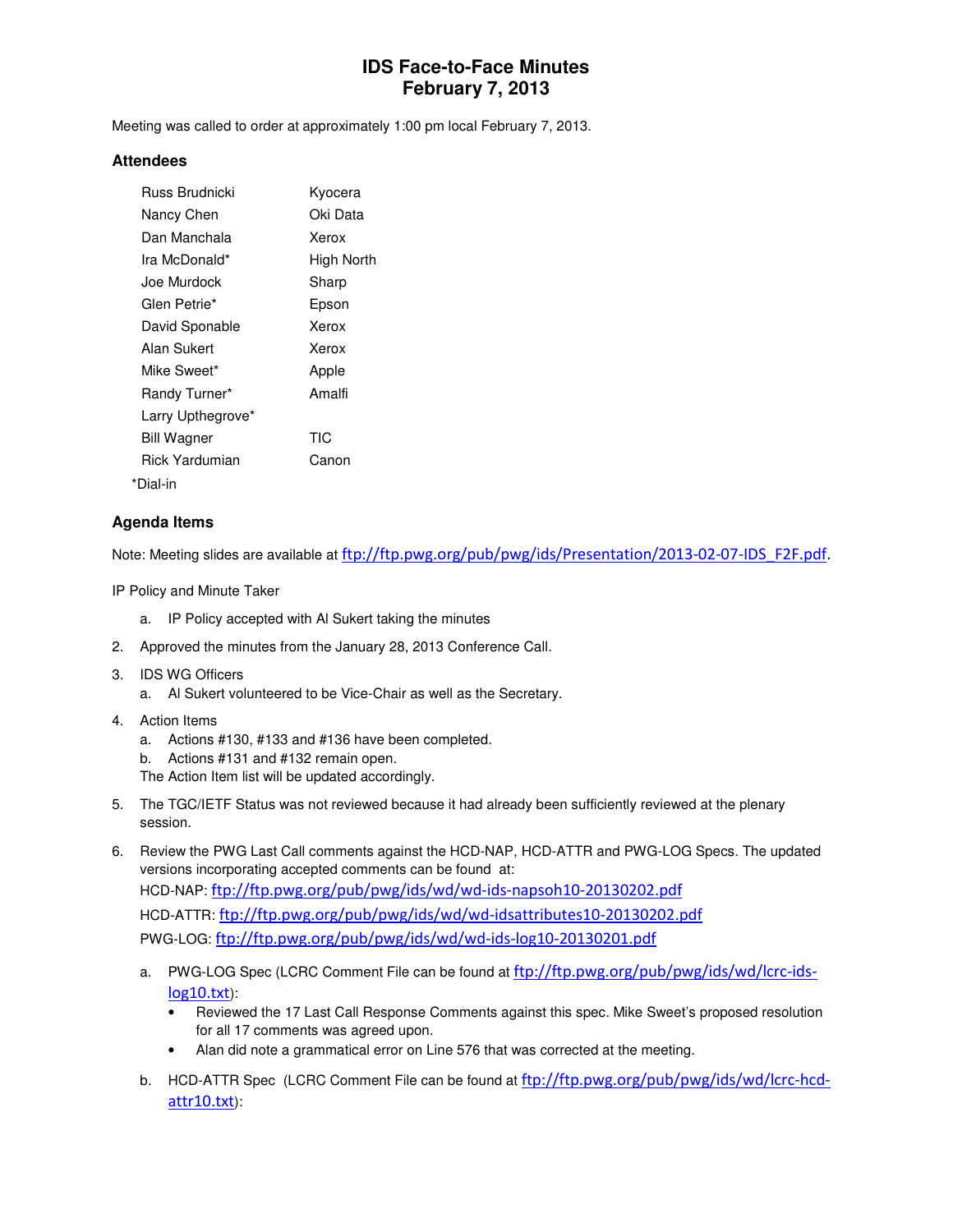# **IDS Face-to-Face Minutes February 7, 2013**

- Reviewed the 12 Last Call Response Comments against this spec. Joe Murdock's proposed resolution for 12 comments was agreed upon except for Comment #AS13; Joe agreed that this spec has to be updated to change all attributes that are defined as being "1 single bit" to be defined as Boolean values.
- c. HCD-NAP Spec (LCRC Comment File can be found at ftp://ftp.pwg.org/pub/pwg/ids/wd/lcrc-hcdnap10.txt):
	- Reviewed the 12 Last Call Response Comments against this spec. Joe's proposed resolution for all 12 comments was agreed upon.
	- It was noted that the name of the DefaultPasswordEnabled attribute was maintained because it had been approved by the IETF.

The next step for all three specs since they have completed PWG Last Call and are approved is to go to PWG final vote. Alan will send out the announcement to the PWG of the PWG final vote (which will last 20 business days from the date of the announcement) once the three specs are updated to address the comments LCRCs and any comments made at today's meeting.

- 7. Ira reviewed the latest draft of the HCD-TNC Binding Spec (latest draft can be found at ftp://ftp.pwg.org/pub/pwg/ids/wd/wd-ids-tnc10-20130205.pdf). The following comments were made against this latest draft that Ira agreed to fix:
	- a. Add the definition of HCD from IEEE 2600-2008 to Section 2.1. Note that Joe also needs to add the acronym 'HCD' and the definition from IEEE 2600-2008 to the HCD-ATTR and HCD-NAP specs.
	- b. Joe and Ira are to determine what terminology for conformance requirements should be included in Section 3 of the HVD-ATTR, HCD-NAP and HCD-TNC specs. It was noted that the Steering Committee needs to determine the general policy for determine what terminology for conformance requirements should be included in Section 3 of a general PWG spec.
	- c. General Comment: Any references to RFC5292 and RFC5293 in the spec should be changed to RFC5792 and RFC5793, respectively.
	- d. General Comment: Remove any highlighting currently in the document.
	- e. Section 4.3...2: Include a description of Batch Length in the discussion of PB-TNC Message Header Format.
	- f. Global Comment: Check the use of 'Vendor ID' in the document to make sure it is being consistently described.
	- g. Line 632: Change '…only supports small packet sizes…' to read '…supports only small packet sizes…"
	- h. Sections 5.1 and 5.2: Change 64K and 1.5K to their actual number equivalents.
	- i. Line 651: Include [RFC5646] in the list of references in Section 10.1.
	- j. Line 1085: Correct the name of the UserApplicationVersion attribute.
	- k. Ira reminded Joe that he needed to make the same update to the reference to the Unicode and UCS specs in the HCVD-ATTR and HCD-NAP specs that Ira made in this document.
	- l. Add the definition of the acronym 'CESP' (and possibly other acronyms used in Section 12) to Section 2.4.
	- m. Fix the font error on lines 1276-1277.
- 8. New MFP Protection Profile
	- a. Al Sukert discussed the meeting slides on the new MFP Protection Profile (PP). There were no comments to the material presented.
- 9. Future Activities (Slide 17)
	- a. Randy Turner brought up the issue of SCAP and how it might be implemented in the IDS specs. Joe gave Randy, Brain Smithson and himself an action to monitor the TCG's SCAP Mapping spec for implementation in the IDS specs.

#### **Next Steps**

- Next Conference Call February 18, 2013 at 11am PT/ 2 pm ET.
- Next face-to-Face Meeting will be a joint PWG/OpenPrinting Meeting May 13-14 in Cupertino CA (hosted by Apple).
- Post updates of all reviewed documents.